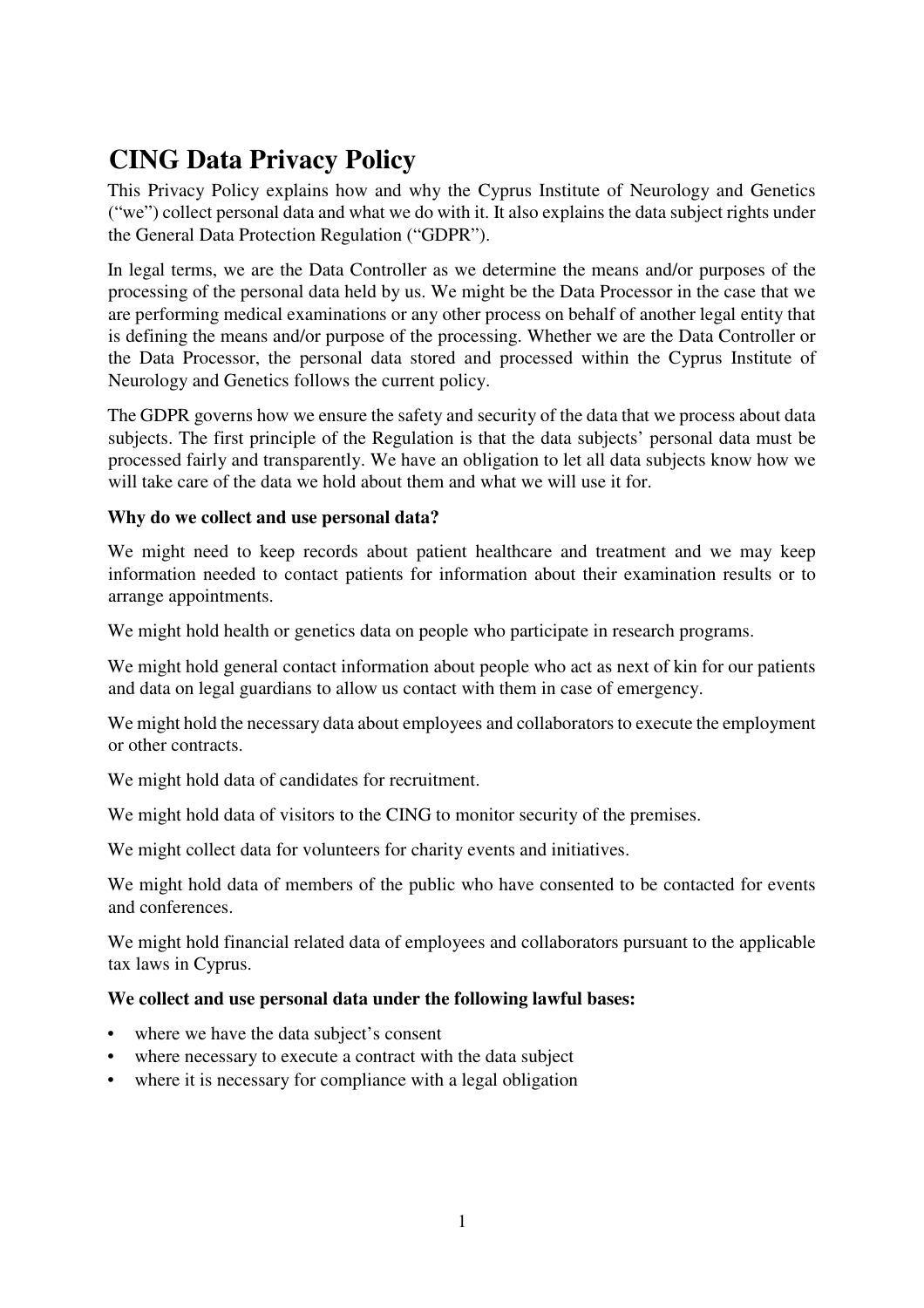- where processing is necessary to protect the vital interests of the data subject or of another person
- where it is necessary for the performance of a task carried out in the public interest or in the exercise of official authority vested in the controller
- Where it is justified by the CING's legitimate interests or those of a third party, except where such interests are overridden by the interests or fundamental rights and freedoms of the data subject which require protection of personal data

## **Where the personal data we collect is sensitive personal data, such as health, genetic profile or biometrical data, we will only process it where:**

- we have explicit consent
- processing is necessary to protect the vital interests of the data subject or of another person where the data subject is physically or legally incapable of giving consent
- processing is necessary for reasons of substantial public interest, on the basis of European Union law or Cyprus law which shall be proportionate to the aim pursued, respect the essence of the right to data protection and provide for suitable and specific measures to safeguard the fundamental rights and the interests of the data subject
- processing is executed for medical diagnosis, the provision of health or social care or treatment on the basis of European Union or Cyprus law or pursuant to contract with us and the patient for the provision of such services
- processing is necessary for the purposes of preventive or occupational medicine, for the assessment of the working capacity of the employees, medical diagnosis, the provision of health or social care or treatment or the management of health or social care systems and services on the basis of European Union or Cyprus law or pursuant to contract with a health professional and subject to the conditions and safeguards referred to in Article 9 paragraph 3 of the GDPR

## **The personal data that we collect, hold and share may include:**

For visitors, volunteers to any of our charity initiatives, members of the public, people that are next of kin to a patient:

- Basic details such as name, address, date of birth
- ID number
- Contact information (phone number, e-mail etc.)

## For patients:

- The personal data that the patients disclose when appointments are being arranged
- Sensitive data such as genetic profile, medical conditions, ethnicity, nationality
- Notes and reports about patients physical or mental health and any treatment, any care or support the patients need and receive
- Results of patients tests and diagnosis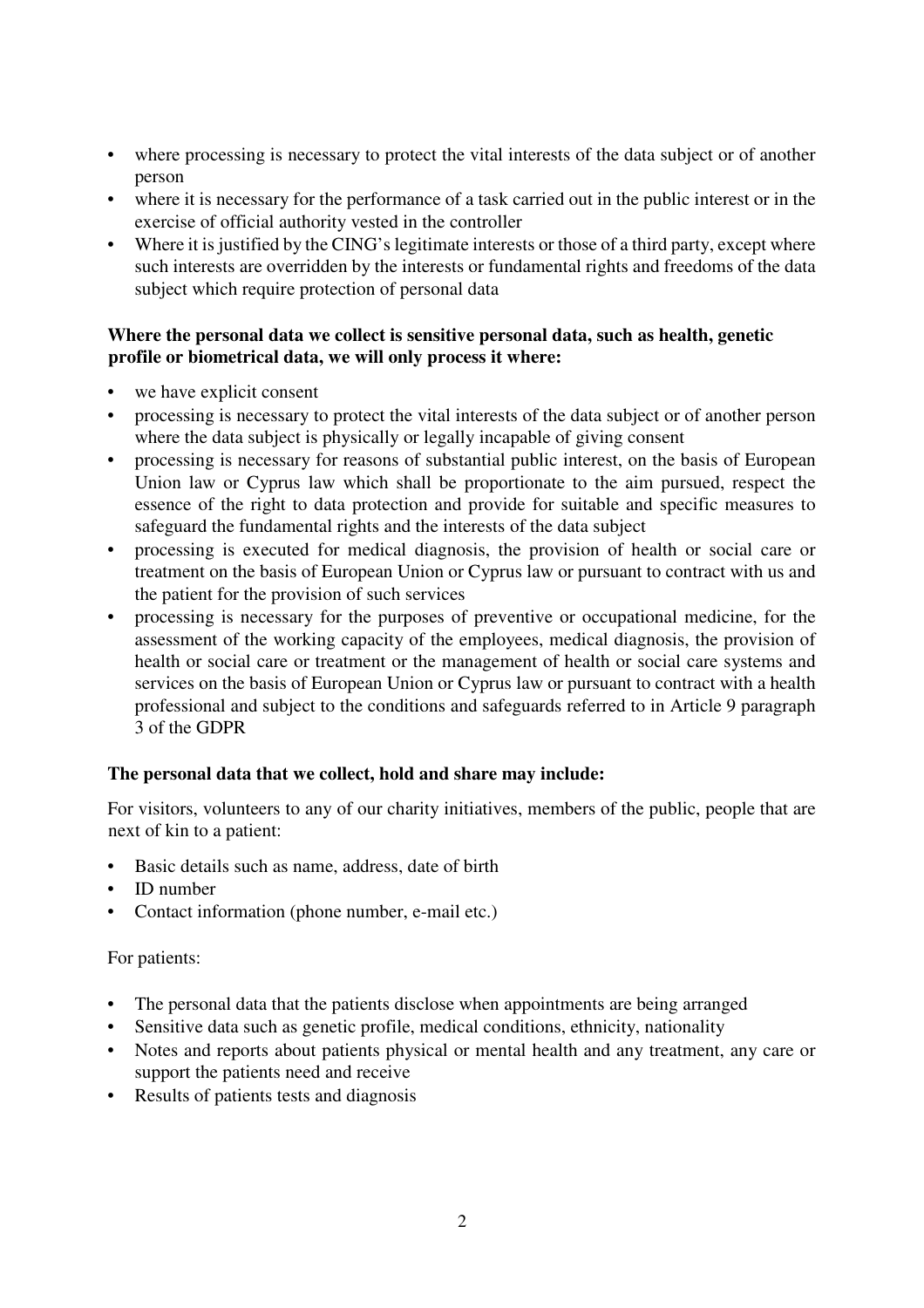- Relevant information from other professionals such as from the social services
- Information on medicines, side effects and allergies
- Patient experience feedback and treatment outcome information
- Financial information such as payment details

For employees or collaborators:

- Basic details such as name, address, date of birth
- Contact information (phone number, e-mail etc.)
- Curriculum vitae
- ID number, social insurance number, IBAN number and other financial information

For candidates for recruitment

• CV and the corresponding cover letters that candidates share with us

For research program participants

The necessary personal data that we must collect and process are defined by each research program and are being indicated in the consent forms signed by research program participants

We also process images captures by the CCTV system that we have installed in our premises. The processing is being performed in accordance with the CING's CCTV Policy. Subjects can request a copy of the CING's CCTV Policy from the CING General Administration Office.

#### **How long are personal data retained?**

Any personal data collected under the lawful basis of the consent, such as contact details for communication purposes will be deleted when the data subject withdraws his/her consent. Data subjects may withdraw their consent at any given time.

Any personal data collected under the lawful basis of the execution of a contract will be retained only for the period needed to execute that contract and any subsequent requests, claims and/or interests.

Any personal data collected because of a legal obligation will be retained for the period determined by the obligation itself.

Any personal data collected for any other reason will be retained only for the necessary period based on the purpose the data has been provided and not for any longer period.

#### **Who do we share personal data with?**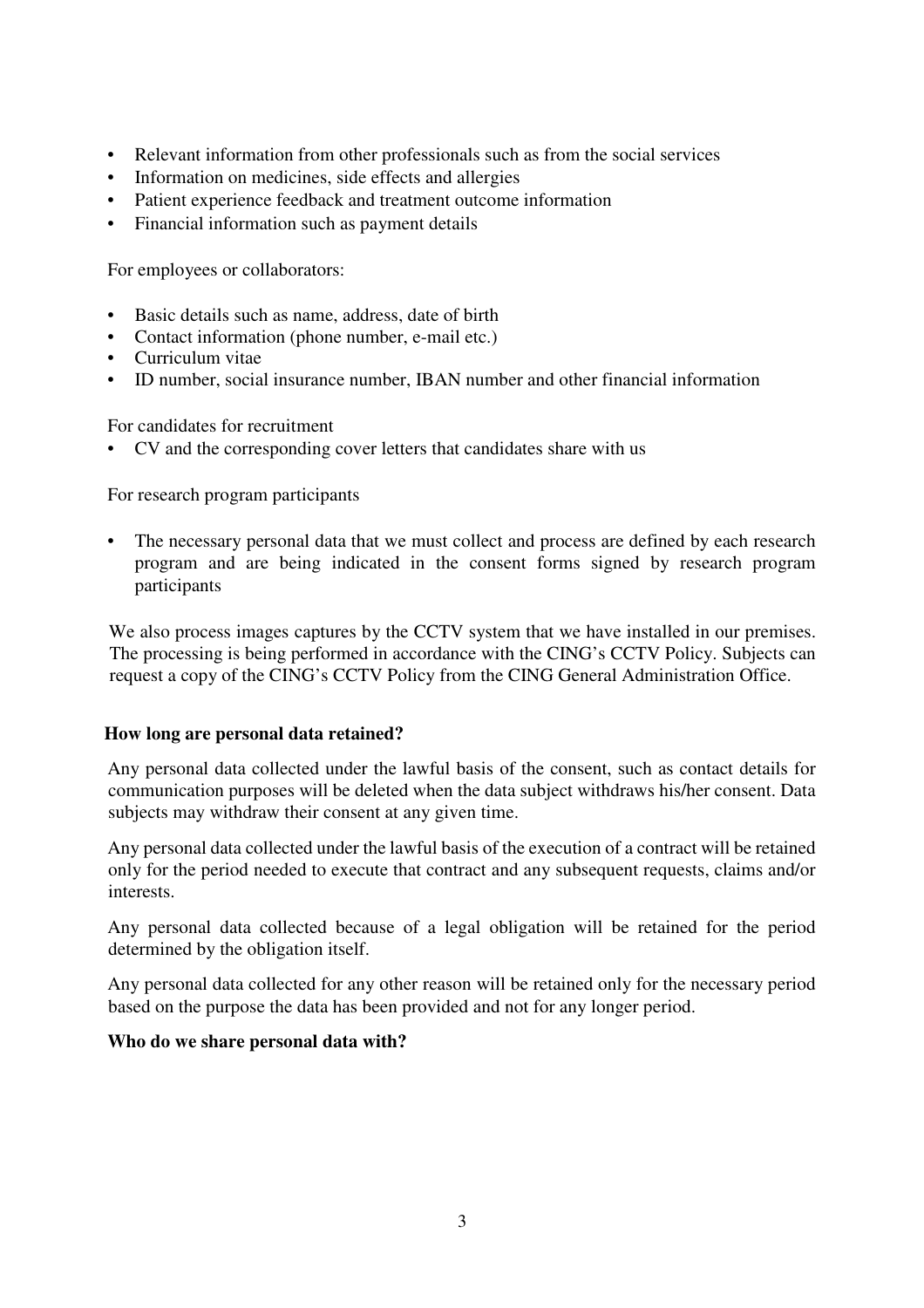We routinely share patient data with health professionals directly involved with the patient's care. We may share patient personal data with other health provider organizations or national authority for health care purposes.

Similarly, we may need to share information from patients' health records with third parties for the purposes of evaluating the quality of care that we provide. However, we will not disclose any health-related data to third parties for such purpose without the patient's consent unless there are exceptional circumstances, such as when the health or safety of others is at risk or where the law requires it.

We may also be asked by statutory bodies to share basic information about patients, such as data subject name and address – but not sensitive information from health records. When this happens, it is normally because we are obliged to share such information that will assist the bodies to carry out their statutory duties.

We may transfer some of the personal data that we hold to financial institutions and/or auditors and/or legal representatives to execute payments or take other actions in order to execute a contract or to be in accordance with the Law.

In any event that we would be required to share personal data with third parties we will ensure that we will comply with the provisions of the GDPR. We will provide only the minimum amount of personal data necessary to fulfill the purpose for which we are required to share the data.

We do not share personal data about anyone without the necessary consent unless the law allows us to do so. Data subjects have the right to refuse/withdraw consent to personal data sharing at any time. Any possible consequences from such refusal will be fully explained to the data subjects which could include delays in receiving care.

## **Data subject rights:**

Data subjects have the following rights:

- the right to be informed about the collection and use of their personal data
- the right to access personal data and supplementary information
- the right to have inaccurate personal data rectified, or completed if it is incomplete
- the right to erasure (to be forgotten) in certain circumstances
- the right to restrict processing in certain circumstances
- the right to data portability, which allows the data subject to obtain and reuse personal data for their own purposes across different services
- the right to object to processing in certain circumstances

Data subjects can exercise anyone and all of their rights by submitting a Data Subject Request form to:

1. The Cyprus Institute of Neurology and Genetics